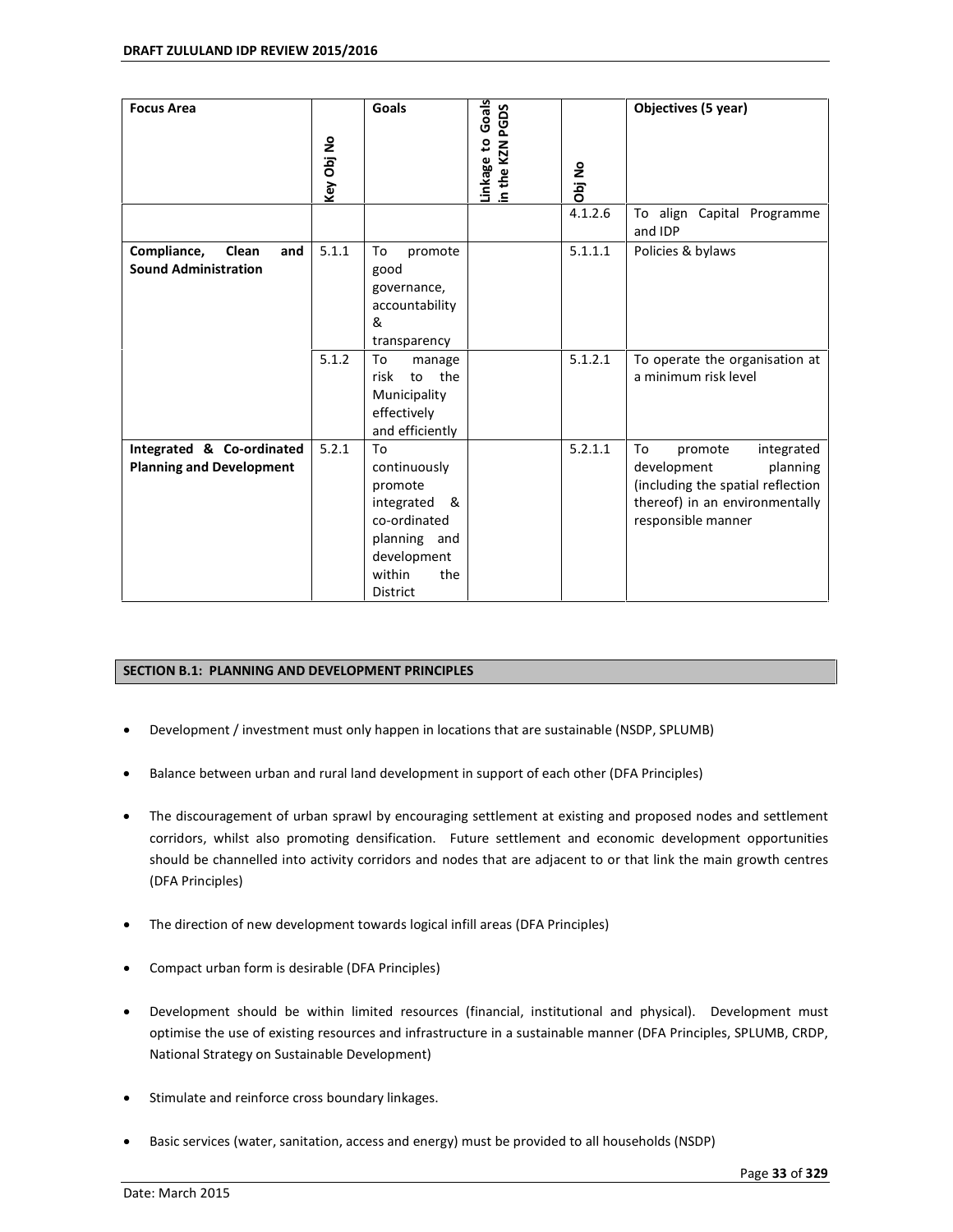- Development / investment should be focused on localities of economic growth and/or economic potential (NSDP)
- In localities with low demonstrated economic potential, development / investment must concentrate primarily on human capital development by providing education and training, social transfers such as grants and poverty-relief programmes (NSDP)
- Land development procedures must include provisions that accommodate access to secure tenure (SPLUMB)
- Prime and unique agricultural land, the environment and other protected lands must be protected and land must be safely utilised (SPLUMB)
- Engagement with stakeholder representatives on policy, planning and implementation at national, sectoral and local levels is central to achieving coherent and effective planning and development (SPLUMB).
- If there is a need to low-income housing, it must be provided in close proximity to areas of opportunity ("Breaking New Ground": from Housing to Sustainable Human Settlements)
- During planning processes and subsequent development, the reduction of resource use, as well as the carbon intensity of the economy, must be promoted (National Strategy on Sustainable Development)
- Environmentally responsible behaviour must be promoted through incentives and disincentives (National Strategy on Sustainable Development, KZN PGDS).
- The principle of self-sufficiency must be promoted. Development must be located in a way that reduces the need to travel, especially by car and enables people as far as possible to meet their need locally. Furthermore, the principle is underpinned by an assessment of each areas unique competencies towards its own self-reliance and need to consider the environment, human skills, infrastructure and capital available to a specific area and how it could contribute to increase its self-sufficiency (KZN PGDS)
- Planning and subsequent development must strive to provide the highest level of accessibility to resources, services and opportunities (KZN PGDS)

### **SECTION B.2: GOVERNMENT PRIORITIES& APPLICATION THEREOF**

### **1. MILLENNIUM DEVELOPMENT GOALS**

The United Nations Millennium Development Goals (to meet set targets by 2015). It is worth noting that the goals are not the mandate of the Zululand District Municipality alone. The targets can only be achieved with a co-ordinated effort and implementation of interventions by all spheres of government.

| No.    | <b>Millennium Development Goals</b>              | Application thereof at ZDM DM Level through appropriate<br><b>Strategies</b>                                                                                                 |
|--------|--------------------------------------------------|------------------------------------------------------------------------------------------------------------------------------------------------------------------------------|
| Goal 1 | Eradicate<br>extreme<br>and<br>poverty<br>hunger | Investigate the feasibility of Fresh Produce Markets and<br>$\bullet$<br>Abattoirs<br>Promote tourism in the District<br>To improve the economy of the district, through the |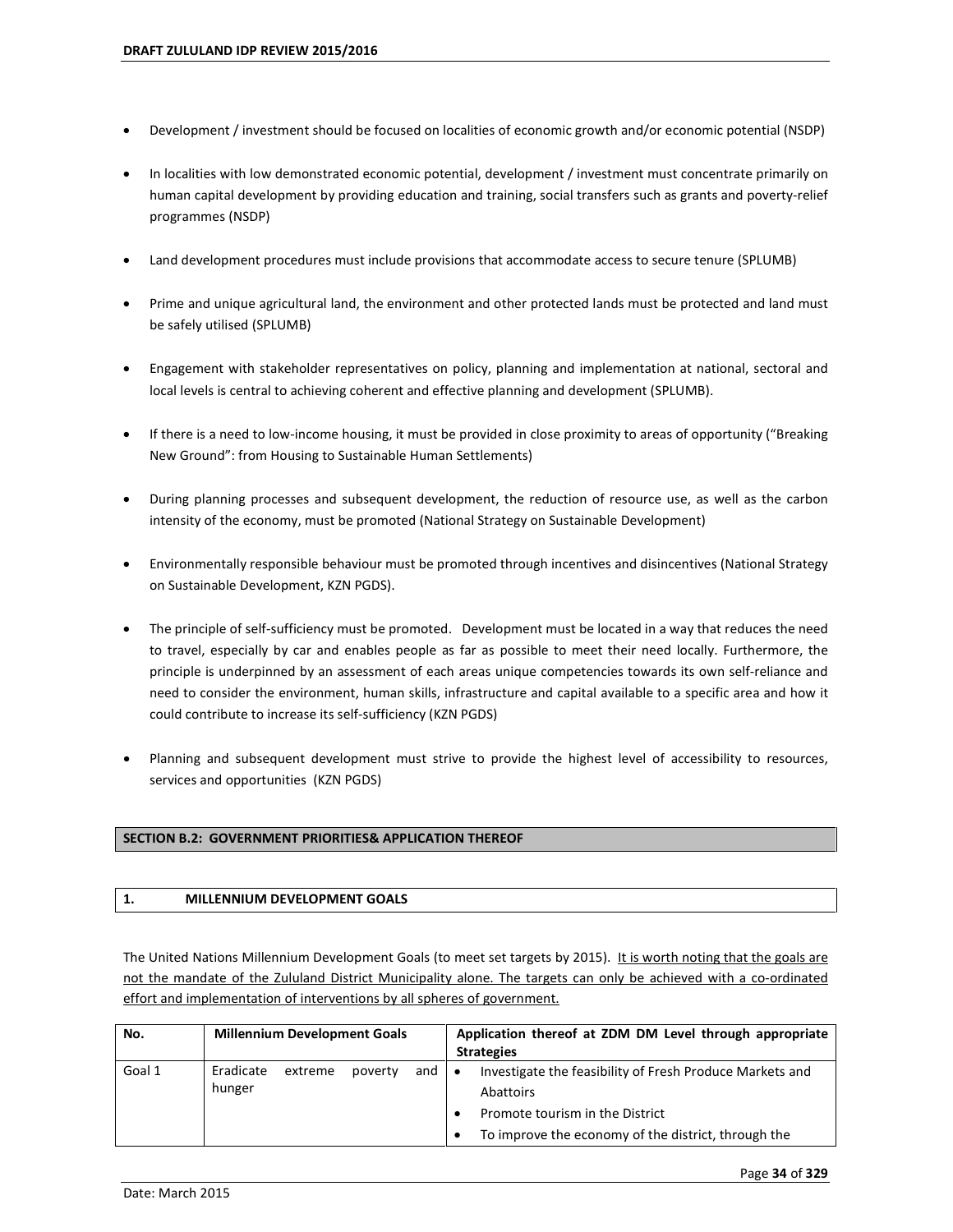| No.    | <b>Millennium Development Goals</b>                   | Application thereof at ZDM DM Level through appropriate<br><b>Strategies</b>                                                                                                            |  |  |
|--------|-------------------------------------------------------|-----------------------------------------------------------------------------------------------------------------------------------------------------------------------------------------|--|--|
|        |                                                       | creation of job opportunities and additional economic<br>activities<br>The social upliftment of the communities in ZDM<br>$\bullet$                                                     |  |  |
| Goal 2 | Achieve universal primary education                   | The social upliftment of the communities in ZDM<br>$\bullet$                                                                                                                            |  |  |
| Goal 3 | Promote<br>gender<br>equality<br>and<br>empower women | To transform the organisation to comply with the<br>$\bullet$<br><b>Employment Equity Act</b><br>To develop and empower Youth, Gender and people living<br>$\bullet$<br>with Disability |  |  |
| Goal 4 | Reduce child mortality                                | Dept of Health                                                                                                                                                                          |  |  |
| Goal 5 | Improve maternal health                               | Dept of Health                                                                                                                                                                          |  |  |
| Goal 6 | Combat HIV/AIDS, malaria and other<br>diseases        | To reduce the impact of HIV/AIDS<br>$\bullet$<br>To deal with Disasters efficiently & effectively in the district                                                                       |  |  |
| Goal 7 | Ensure environmental sustainability                   | To continuously promote integrated & co-ordinated<br>$\bullet$<br>planning and development within the District                                                                          |  |  |
| Goal 8 | Develop a global<br>partnership<br>for<br>development | To promote good governance, accountability &<br>$\bullet$<br>transparency                                                                                                               |  |  |

# **2. NATIONAL PLAN PRIORITIES**

The National Planning Commission issued the first draft of the National Development Plan in November 2011 for  $consideration - its priorities are summarised in the table below:$ 

| No. (in no specific<br>order) | <b>National Plan Priorities</b> | Application thereof at ZDM DM Level through appropriate<br><b>Strategies</b>                                                                                                                                                                                                                                                                                                                                                                                                                  |  |
|-------------------------------|---------------------------------|-----------------------------------------------------------------------------------------------------------------------------------------------------------------------------------------------------------------------------------------------------------------------------------------------------------------------------------------------------------------------------------------------------------------------------------------------------------------------------------------------|--|
| 1                             | Create jobs                     | Investigate the feasibility of Fresh Produce Markets and<br>٠<br>Abattoirs<br>promote tourism in the District<br>٠<br>To improve the economy of the district, through the<br>٠<br>creation of job opportunities and additional economic<br>activities                                                                                                                                                                                                                                         |  |
| 2                             | Expand infrastructure           | To progressively provide a cost effective, reliable water<br>٠<br>services at a good quality to all potential consumers in the<br>district<br>To viably operate & maintain a Regional Airport that<br>٠<br>contributes to the growth & development of the district<br>To facilitate the provision of a well-developed district<br>٠<br>road network<br>To facilitate the effective and efficient removal of solid<br>٠<br>waste<br>To ensure that sufficient burial space is available within |  |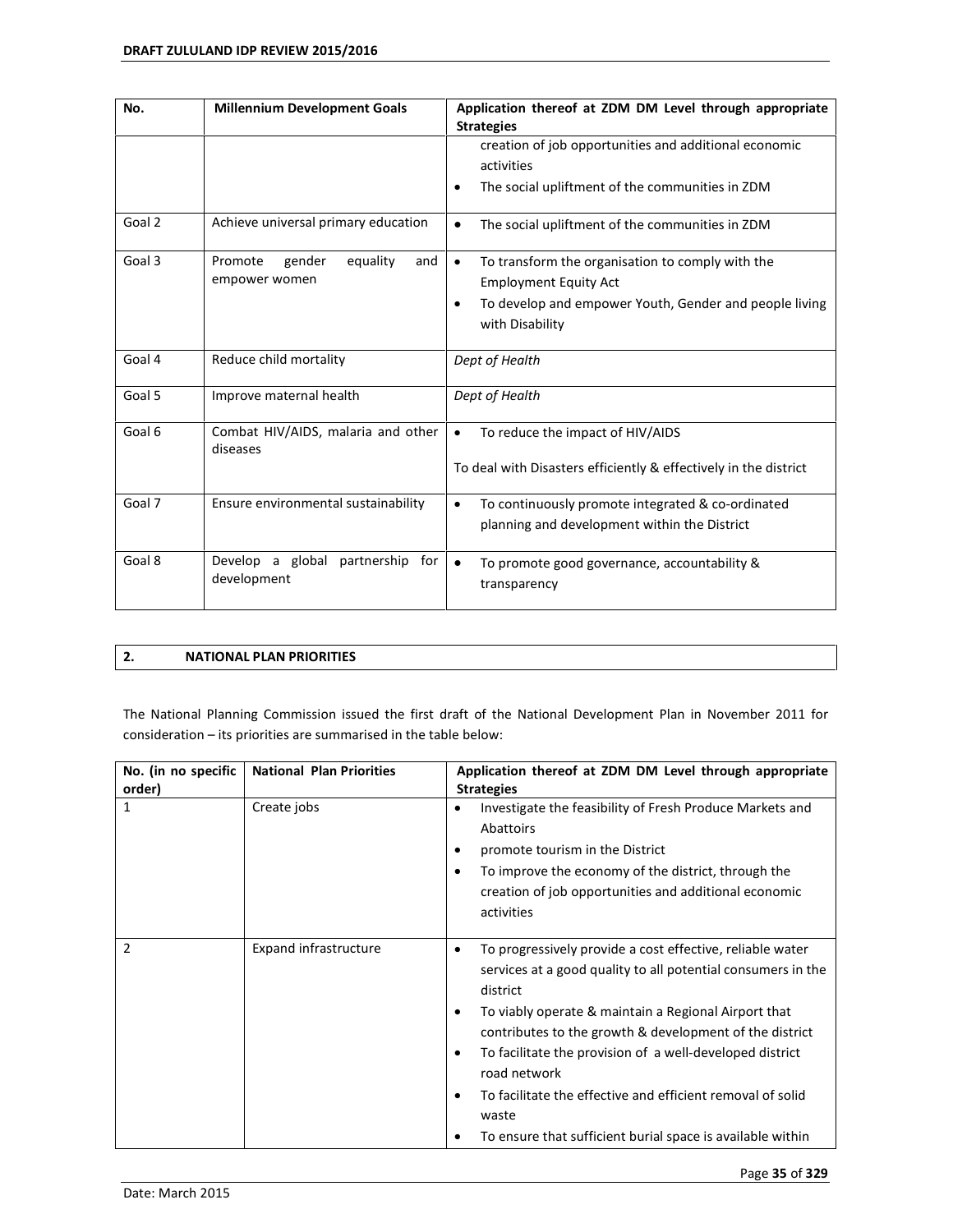| No. (in no specific<br>order) | <b>National Plan Priorities</b> | Application thereof at ZDM DM Level through appropriate<br><b>Strategies</b>                                                                                           |  |
|-------------------------------|---------------------------------|------------------------------------------------------------------------------------------------------------------------------------------------------------------------|--|
|                               |                                 | the district                                                                                                                                                           |  |
| 3                             | Use resources properly          | To continuously promote integrated & co-ordinated<br>٠<br>planning and development within the District - with a<br>focus on sustainability                             |  |
| 4                             | Inclusive planning              | To continuously promote integrated & co-ordinated<br>٠<br>planning and development within the District through<br>inclusive participlation                             |  |
| 5                             | Quality education               | To support and promote investment in early childhood<br>$\bullet$<br>development                                                                                       |  |
| 6                             | <b>Quality healthcare</b>       | To consistently provide municipal health services                                                                                                                      |  |
| 7                             | Build a capable state           | To promote good governance, accountability &<br>$\bullet$<br>transparency                                                                                              |  |
| 8                             | Fight corruption                | Implement Anti-Corruption Policy<br>$\bullet$                                                                                                                          |  |
| 9                             | Unite the nation                | To develop and empower Youth, Gender and people living<br>٠<br>with Disability - through sports and cultural events<br>The social upliftment of the communities in ZDM |  |

## **3. 12 NATIONAL OUTCOMES**

The 12 National Outcomes that all provincial governments must align to are:

| No.            | <b>National Outcome</b>                                | Application thereof at ZDM DM Level through appropriate<br><b>Strategies</b>                                                                                                                                                                                                                                                                     |  |
|----------------|--------------------------------------------------------|--------------------------------------------------------------------------------------------------------------------------------------------------------------------------------------------------------------------------------------------------------------------------------------------------------------------------------------------------|--|
| $\mathbf{1}$   | Quality basic education                                | To support and promote investment in early childhood<br>development                                                                                                                                                                                                                                                                              |  |
| $\overline{2}$ | A long and healthy life for all<br>South Africans      | Providing a consistent level of municipal health services<br>$\bullet$<br>to all communities                                                                                                                                                                                                                                                     |  |
| 3              | All people in South Africa are<br>and feel safe        | Participating in and supporting stakeholder efforts<br>$\bullet$<br>towards improving community safety                                                                                                                                                                                                                                           |  |
| 4              | Decent employment through<br>inclusive economic growth | Applying labour intensive methods in all project<br>$\bullet$<br>implementation<br>Investigate the feasibility of Fresh Produce Markets and<br>$\bullet$<br>Abattoirs<br>promote tourism in the District<br>٠<br>To improve the economy of the district, through the<br>٠<br>creation of job opportunities and additional economic<br>activities |  |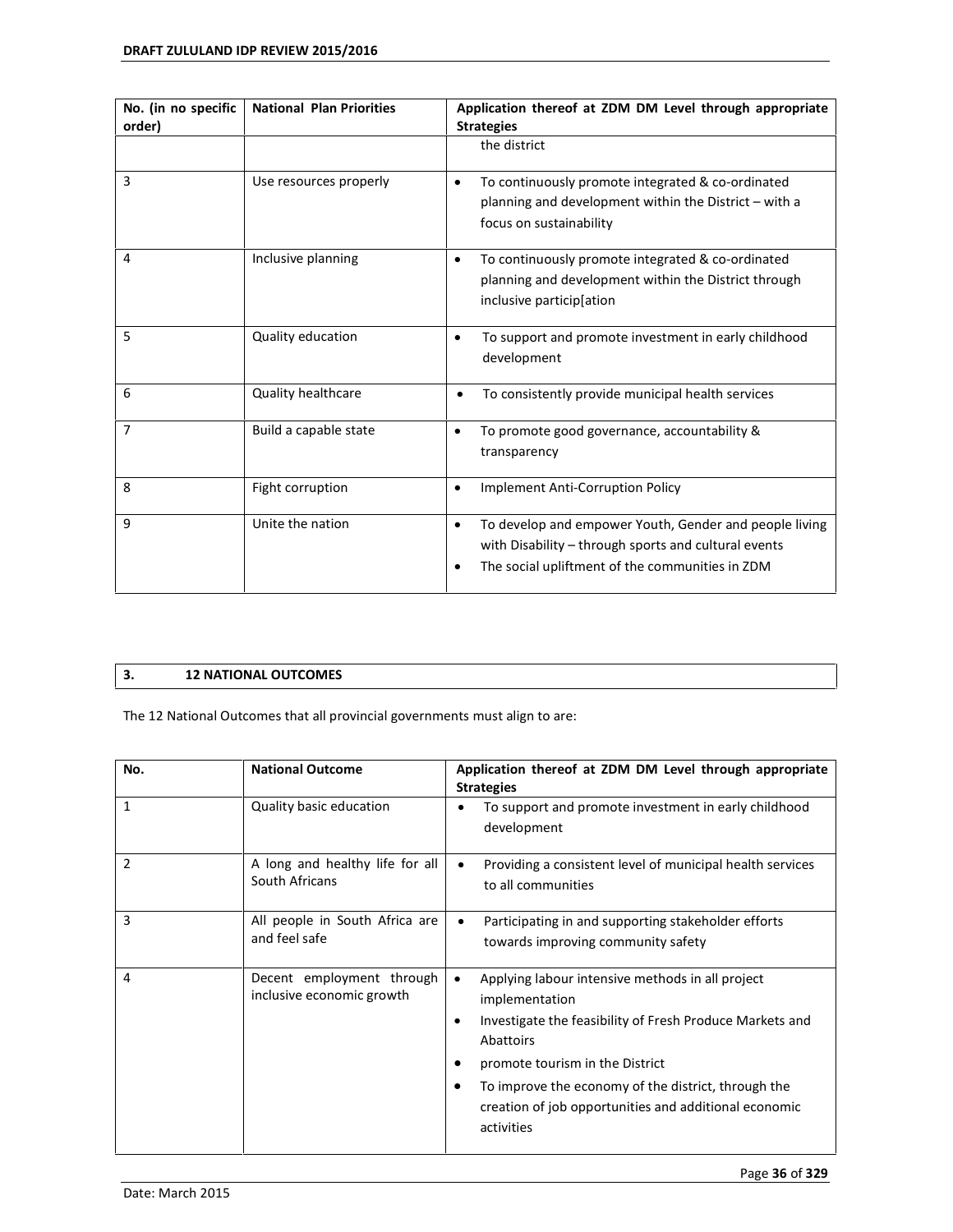| No. | <b>National Outcome</b>                                                                                                            | Application thereof at ZDM DM Level through appropriate<br><b>Strategies</b>                                                                                                                                                                                                                                                                                                |
|-----|------------------------------------------------------------------------------------------------------------------------------------|-----------------------------------------------------------------------------------------------------------------------------------------------------------------------------------------------------------------------------------------------------------------------------------------------------------------------------------------------------------------------------|
| 5   | Skilled and capable workforce<br>to support an inclusive growth<br>path                                                            | $\bullet$<br>Implement Operation Sukuma Sakhe and embrace EPWP                                                                                                                                                                                                                                                                                                              |
| 6   | An efficient, competitive and<br>infrastructure<br>responsive<br>network                                                           | $\bullet$<br>To progressively provide a cost effective, reliable water<br>services at a good quality to all potential consumers in the<br>district<br>To viably operate & maintain a Regional Airport that<br>$\bullet$<br>contributes to the growth & development of the district<br>To facilitate the provision of a well-developed district<br>$\bullet$<br>road network |
| 7   | Vibrant, equitable, sustainable<br>rural communities contributing<br>towards food security for all                                 | To continuously promote integrated & co-ordinated<br>$\bullet$<br>planning and development within the District through<br>inclusive participation<br>The social upliftment of the communities in ZDM<br>$\bullet$                                                                                                                                                           |
| 8   | Sustainable<br>human<br>settlements<br>and<br>improved<br>quality of household life                                                | $\bullet$<br>Applying projects to overturn the spatial structures of the<br>past<br>Prepare and implement District Housing Sector Plan<br>٠                                                                                                                                                                                                                                 |
| 9   | Responsive,<br>accountable,<br>effective and efficient local<br>government system                                                  | To promote good governance, accountability &<br>$\bullet$<br>transparency                                                                                                                                                                                                                                                                                                   |
| 10  | Protect<br>and<br>enhance<br>our<br>environmental<br>assets<br>and<br>natural resources                                            | To continuously promote integrated & co-ordinated<br>$\bullet$<br>planning and development within the District - with a<br>focus on sustainability                                                                                                                                                                                                                          |
| 11  | Create a better South Africa, a<br>better Africa, and a better<br>world                                                            | All<br>$\bullet$                                                                                                                                                                                                                                                                                                                                                            |
| 12  | efficient,<br>effective<br>and<br>An<br>development oriented public<br>service and an empowered,<br>fair and inclusive citizenship | $\bullet$<br>To promote good governance, accountability &<br>transparency                                                                                                                                                                                                                                                                                                   |

Outcome 9 is explained further below:

Outcome 9 aims at creating a responsive, accountable, effective and efficient local government system so as to restore the confidence of people in the local sphere of government.

The Outcome consists of seven outputs viz:

#### **Output 1 - Implement a differentiated approach to municipal financing, planning and support**

Municipalities within the country differ with regard to their capacities and challenges they are faced with. There is therefore a need for municipalities to focus on issues/functions which they can realistically deliver on rather than adopting a "one size fits all approach". The implementation of a differentiated approach would take the unique circumstances of municipalities into account when support is provided in terms of financing and development planning. In this regard the following is proposed:

 The six metros will be granted more autonomy in terms of infrastructure and housing delivery through the acceleration of the MIG programme and the housing accreditation process.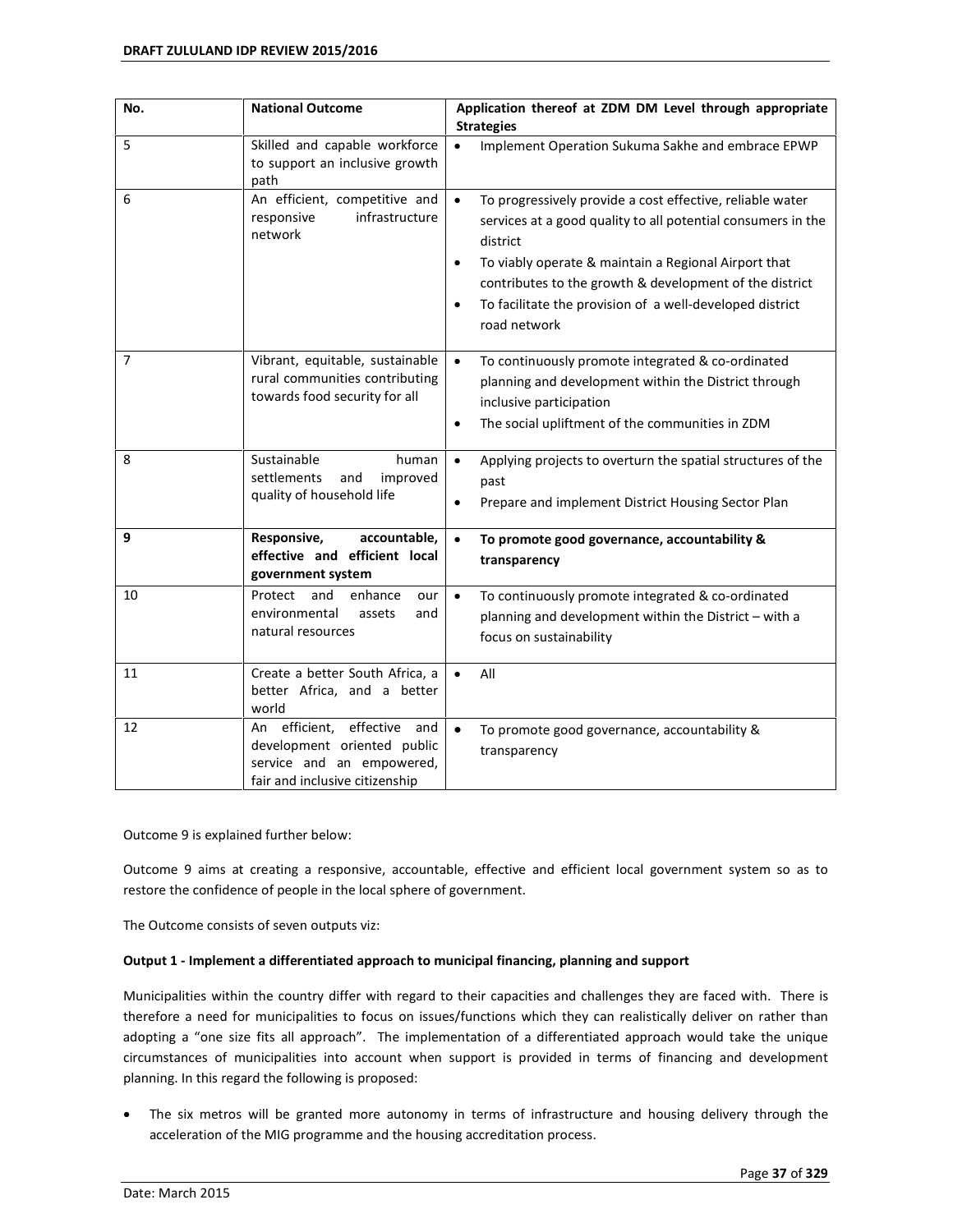- Municipalities would be classified according to their capacity and on the basis of this classification municipalities with limited capacities will be required to produce simplified IDPs and revenue plans.
- Critical posts (e.g. Municipal Manager, Town Planner, CFO, etc) within a municipality would need to be audited and filled by competent and qualified individuals.
- Performance contracts of Municipal Managers needs to be concise and crisp.

### **Output 2 - Improve access to basic services**

The obstacle faced in accelerating services relate to a lack of critical infrastructure in rural areas and the increase in informal settlements in urban areas. The following interventions have been proposed to achieve this output:

- The establishment of a bulk infrastructure fund will assist in unlocking the delivery of reticulation services, provide funding for bulk infrastructure, upgrade and rehabilitate existing bulk infrastructure, procure well located land and will align Provincial and Municipal Infrastructure Grants with housing projects.
- A Special Purpose Vehicle will also be established to assist municipalities in sourcing private sector funding for infrastructure development and will provide support in the planning and expenditure of CAPEX and OPEX budgets in municipalities.
- Ensure improved access to basic services by 2014 by increasing access to water (from 92% to 100%), sanitation (from 69% to 100%), refuse removal (from 64% to 75%) and electricity (from 81% to 92%).

### **Output 3 - Implementation of the Community Work Programme**

The rollout of the programme will assist in improving the economic sustainability in municipalities by creating a minimum level of regular work, providing an employment safety net, supplement other livelihood strategies and contribute to the development of public assets in poor communities. The following are proposed:

- The programme is to be implemented in at least 2 wards in each municipality.
- It will support the creation of 4.5million jobs by 2014.
- Ensure that 30% of all CWP job opportunities can be associated with functional cooperatives.

### **Output 4 - Actions supportive of the human settlement outcome**

The government has made tremendous progress in the delivery of housing since 1994 however; there is still an increasing flow of demand. Breaking New Ground advocates an integrated approach to the delivery of housing and local government has an important role to play in this regard. The following interventions have been proposed to deal with the increased demand for housing:

- Initiate projects which will lead to increased densities by 2014.
- Release of public land for the development of low income and affordable housing on well-located land.
- Expansion of the National Upgrading Support Programme in 45 priority municipalities which will assist in the upgrading of informal settlements.
- Develop and monitor a national coordination grant framework so as to better align all local government grants that impact on local communities.
- Creation of clear national norms and standards for different municipalities and settlement areas which will support the overall objective of creating well-functioning, integrated and balanced urban and rural settlements.
- Support the process to finalize the drafting of new national spatial and land use legislation.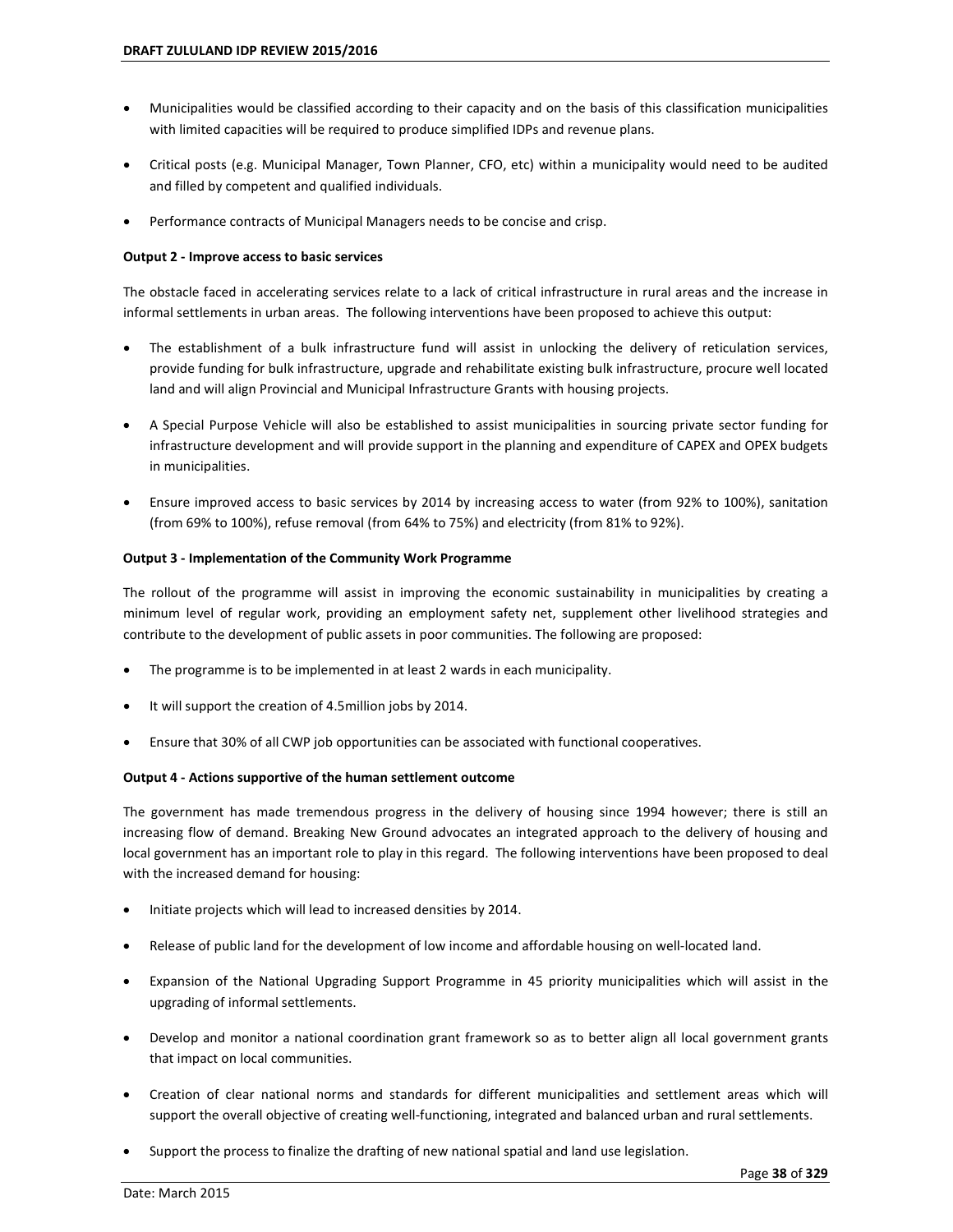#### **Output 5 - Deepen democracy through a refined Ward Committee Model**

The local sphere has been fraught with inter and intra party tensions and community frustration. There is therefore a need to strengthen the people-centred approach to governance and development. This can be achieved through:

- Reviewing and strengthening the legislative framework for Ward Committees and community participation so as to institute clear responsibilities and institutional arrangements for Ward Committees and Community Development Workers and to ensure broadened participation.
- New approaches to resource and fund the activities of Ward Committees.
- Support measure to ensure that at least 90% of all Ward Committees are fully functional by 2014.

### **Output 6 - Improve administrative and financial capability**

A number of municipalities are characterized by poor administrative and financial management which in turn negatively impacts on delivery of services. The following interventions have been proposed:

- Ensure that municipalities with unqualified audits increases from 53% to 100% through the maintenance of financial management systems, establishment of Public Accounts Committees, ensuring timely submission of annual financial statements and financial management training.
- Strengthening the anti-corruption capacities of municipalities.
- Reduce municipal debt by improving administrative processes, ensuring consumers contract to municipalities, provide tangible service delivery incentives, etc.
- Municipalities overspending on OPEX reduced from 8% to 4% by 2014.
- Municipalities under spending on CAPEX reduced from 63% to 30% by 2014.
- Municipalities spending less than 5% of OPEX on repairs and maintenance reduced from 92% to 45% by 2014.

### **Output 7 - A single window of coordination**

 The output aims to bring about greater cohesion in the work of government thereby reducing the fragmentation being experienced within the cooperative governance arrangements impacting on local government. This single entry point into the local government arena will be achieved by:

- Reviewing and amending local government policy and legislation where necessary.
- Coordination of all support, monitoring and other interventions that are occurring in the local government sphere.

The Municipality should strive to ensuring that the outputs of the delivery agreement are met and as such strategies, to ensure that the outputs are taken into consideration, would have to be identified within the various plans of the IDP.

### **4. 5 NATIONAL PRIORITIES**

The Five National and Six Provincial Priorities include the following:

| No. | Five National (Including 6 <sup>th</sup> | Application thereof at ZDM DM Level through appropriate |
|-----|------------------------------------------|---------------------------------------------------------|
|     | <b>Provincial) Priorities</b>            | <b>Strategies</b>                                       |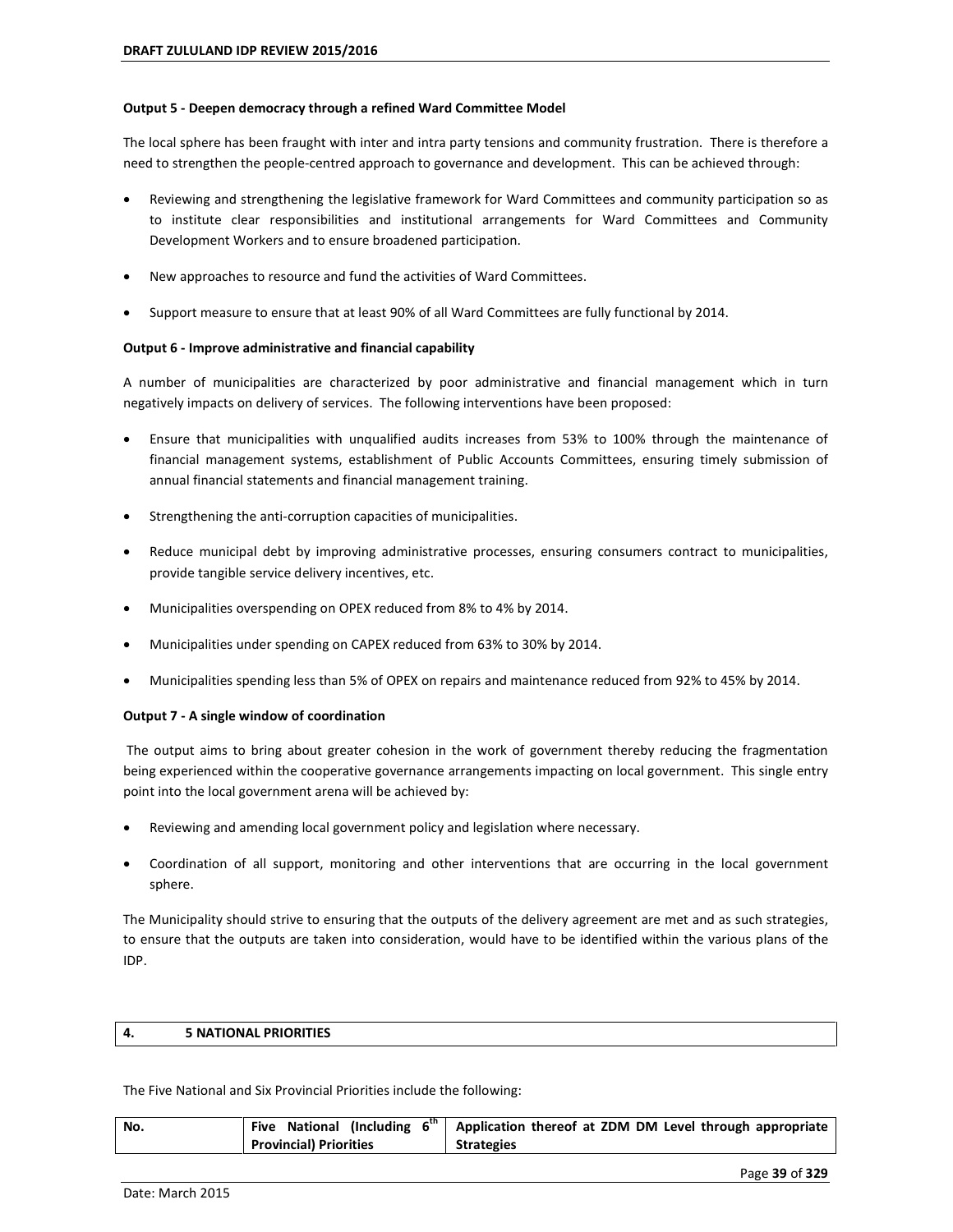| 1              | Job creation (Decent work and<br>Economic growth)                                                               | Applying labour intensive methods in all project<br>$\bullet$<br>implementation<br>Investigate the feasibility of Fresh Produce Markets and<br>Abattoirs<br>Promote tourism in the District<br>To improve the economy of the district, through the<br>٠<br>creation of job opportunities and additional economic<br>activities |
|----------------|-----------------------------------------------------------------------------------------------------------------|--------------------------------------------------------------------------------------------------------------------------------------------------------------------------------------------------------------------------------------------------------------------------------------------------------------------------------|
| $\overline{2}$ | Education                                                                                                       | To support and promote investment in early childhood<br>development                                                                                                                                                                                                                                                            |
| 3              | Health                                                                                                          | Providing a consistent level of municipal health services<br>٠<br>to all communities                                                                                                                                                                                                                                           |
| 4              | development,<br>Rural<br>food<br>security and land reform                                                       | The social upliftment of the communities in ZDM<br>$\bullet$                                                                                                                                                                                                                                                                   |
| 5              | Fighting crime and corruption                                                                                   | Implement District's Anti-Corruption Policy<br>$\bullet$                                                                                                                                                                                                                                                                       |
| 6              | Nation-building<br>and<br>good<br>KZN<br>(State<br>of<br>governance<br>Address<br>February<br>Province<br>2010) | To promote good governance, accountability &<br>$\bullet$<br>transparency<br>To develop and empower Youth, Gender and people living<br>with Disability - through sports and cultural events                                                                                                                                    |

### **5. STATE OF THE NATION ADDRESS**

The State of the Nation Address was delivered by His Excellency, Jacob G Zuma, President of the Republic of South Africa on the occasion of the joint sitting of Parliament in Cape Town on 12 February 2015.

The President reported on progress made with the implementation of the National Plan and reiterated that the priorities as expressed in the National Plan need to be addressed.

### **6. BACK TO BASICS PROGRAMME**

Government's Back to Basics programme aims to address some of the Local Government challenges raised in the State of Local Government Report of 2009. The strategic plan of the Zululand District Municipality has been aligned with the Back to Basics Programme as follows:

### **6.1 GOOD GOVERNANCE**

| Indicator                                                 |      |        | Application @ District Level | <b>District Performance</b>                                          |
|-----------------------------------------------------------|------|--------|------------------------------|----------------------------------------------------------------------|
| <b>Municipalities</b><br>transparency, accountability and | will | ensure | To promote good governance,  | A communication plan is in place and<br>regular consultation between |
|                                                           |      |        |                              |                                                                      |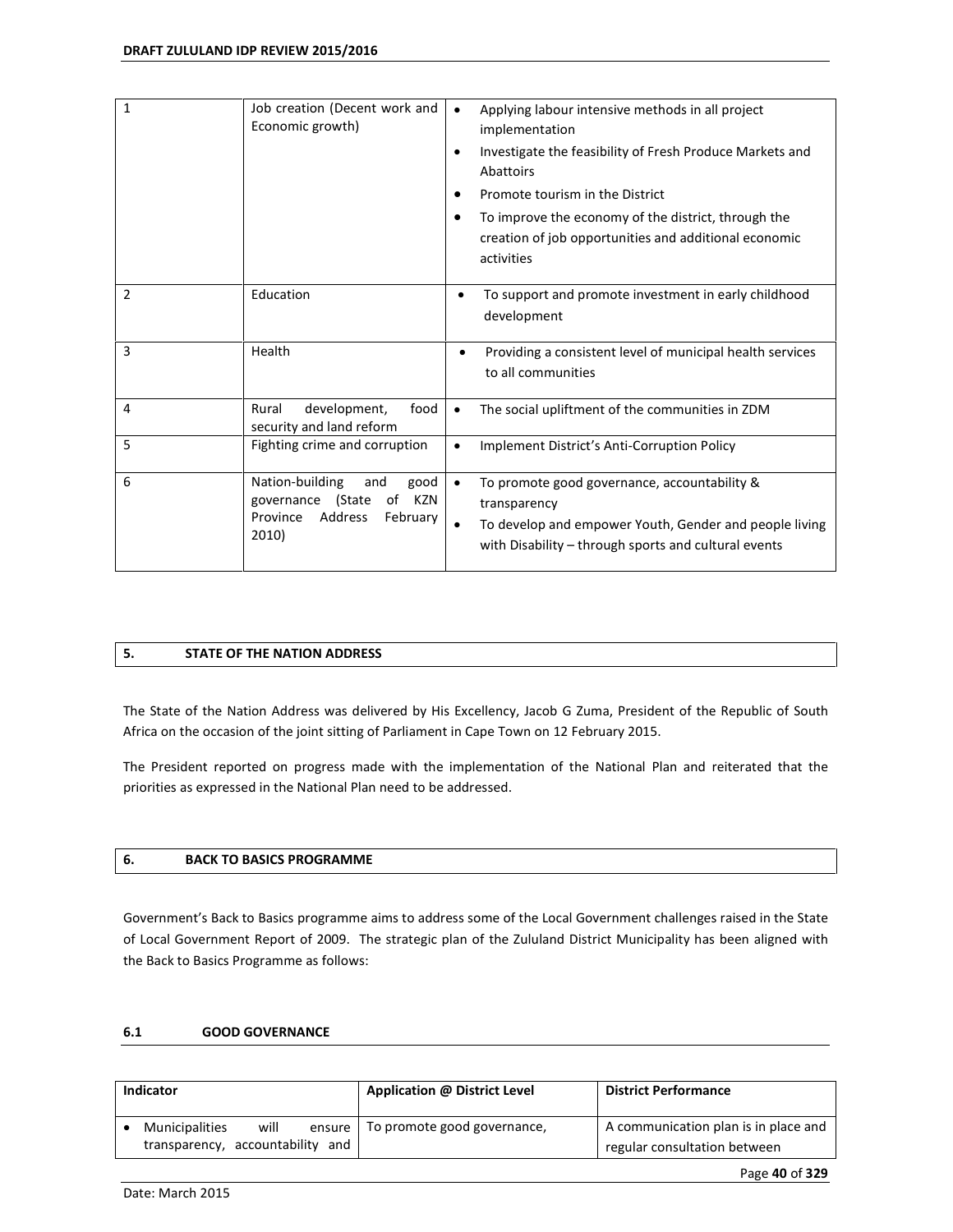| Indicator                                                                                         | Application @ District Level                                                                                                      | <b>District Performance</b>                                                                                                                                                                       |
|---------------------------------------------------------------------------------------------------|-----------------------------------------------------------------------------------------------------------------------------------|---------------------------------------------------------------------------------------------------------------------------------------------------------------------------------------------------|
| regular<br>with<br>engagements<br>communities.                                                    | accountability & transparency                                                                                                     | counselors and the community is<br>monitored according to the plan.<br>Furtheremore hotspot areas are<br>minimized through accelerated<br>service delivery within council<br>priority programmes. |
| All municipal council structures<br>must be functional and meet<br>regularly.                     | To promote good governance,<br>accountability & transparency<br>To manage risk to the Municipality<br>effectively and efficiently | An annual municipal plan was<br>approved by council in January and<br>includes all the municipal council<br>structures and their scheduled dates.                                                 |
| Council Meetings to sit at least<br>quarterly.                                                    | To promote good governance,<br>accountability & transparency                                                                      | Performance of Council meets at<br>least quarterly otherwise as<br>required.                                                                                                                      |
| All Council Committees sitting and<br>processing<br>items<br>for<br>council<br>decisions.         | To promote good governance,<br>accountability & transparency<br>To manage risk to the Municipality<br>effectively and efficiently | Minutes are recorded and audited<br>quarterly.                                                                                                                                                    |
| Clear delineation of roles<br>and<br>responsibilities<br>between<br>key<br>leadership structures. | To promote good governance,<br>accountability & transparency                                                                      | Delegation of powers are reviewed<br>and approved by council annually.                                                                                                                            |
| Functional oversight committees<br>must be in place, e.g. Audit<br>Committee and MPAC's.          | To manage risk to the Municipality<br>effectively and efficiently                                                                 | Oversight committee, audit<br>committee and MPAC sit at least<br>quarterly in a financial year and<br>minuted records are kept.                                                                   |

# **6.2 PUBLIC PARTICIPATION: PUTTING PEOPLE FIRST**

| Indicator                                                                                               | Application @ District Level                                 | <b>District Performance</b>                                                                                                                                                                                                                                                                                                                                                                                                             |
|---------------------------------------------------------------------------------------------------------|--------------------------------------------------------------|-----------------------------------------------------------------------------------------------------------------------------------------------------------------------------------------------------------------------------------------------------------------------------------------------------------------------------------------------------------------------------------------------------------------------------------------|
| Implement<br>community<br>targeting<br>plans<br>engagement<br>hotspots and potential hotspots<br>areas. | To promote good governance,<br>accountability & transparency | A communication plan is in place and<br>regular consultation between<br>counsellors and the community is<br>monitored according to the plan.<br>Furthermore hotspot areas are<br>minimized through accelerated<br>service delivery within council<br>priority programmes. The customer<br>care system is also utilized to effect<br>to identify area specific trends and<br>respond to those areas politically and<br>administratively. |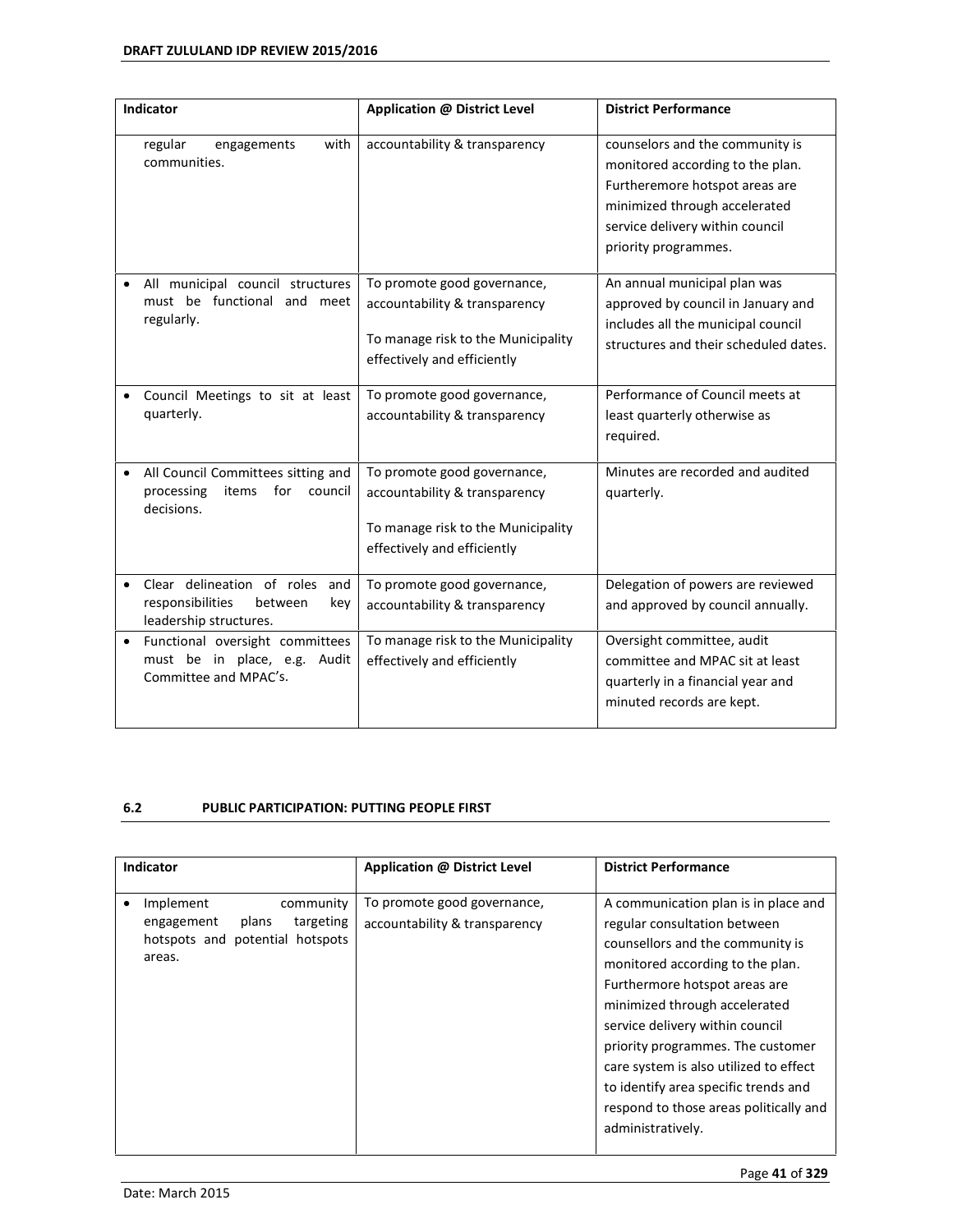| Indicator                                                                                                                                      | Application @ District Level                                 | <b>District Performance</b>                                                                                                                           |
|------------------------------------------------------------------------------------------------------------------------------------------------|--------------------------------------------------------------|-------------------------------------------------------------------------------------------------------------------------------------------------------|
| implement<br>Municipalities<br>to<br>$\bullet$<br>accountable<br>responsive<br>and<br>processes to communities.                                | To promote good governance,<br>accountability & transparency | Communities are engaged through<br>IDP roadshows and other community<br>engagements at least quarterly                                                |
| Ward<br>committees<br>must<br>be<br>$\bullet$<br>functional and Councillors must<br>meet and report back to their<br>constituencies quarterly. | <b>NA</b>                                                    | <b>NA</b>                                                                                                                                             |
| Utilise the CDWs, Ward<br>$\bullet$<br><b>Committees and Ward Councillors</b><br>to communicate projects<br>earmarked for implementation.      | <b>NA</b>                                                    | Communities are engaged through<br>IDP roadshows and other community<br>engagements at least quarterly                                                |
| Municipalities must communicate<br>$\bullet$<br>their plans to deal with backlogs.                                                             | To promote good governance,<br>accountability & transparency | The IDP through its sector plans<br>comprehensively quantifies backlogs<br>and costs to eradicate backlogs<br>where applicable.                       |
| Municipalities to monitor and act<br>$\bullet$<br>on complaints, petitions and<br>other feedback.                                              | To promote good governance,<br>accountability & transparency | The customer care system is utilized<br>to effect to identify area specific<br>trends and respond to those areas<br>politically and administratively. |

# **6.3 BASIC SERVICES: CREATING CONDITIONS FOR DECENT LIVING**

| Indicator                                                                                                                         | District Performance in 2013/2014                            |                                                                                                                                                                                                                                                                                                                                                                                                                                         |  |
|-----------------------------------------------------------------------------------------------------------------------------------|--------------------------------------------------------------|-----------------------------------------------------------------------------------------------------------------------------------------------------------------------------------------------------------------------------------------------------------------------------------------------------------------------------------------------------------------------------------------------------------------------------------------|--|
| Implement<br>community<br>$\bullet$<br>plans<br>targeting<br>engagement<br>hotspots and potential hotspots<br>areas.              | To promote good governance,<br>accountability & transparency | A communication plan is in place and<br>regular consultation between<br>counsellors and the community is<br>monitored according to the plan.<br>Furthermore hotspot areas are<br>minimized through accelerated<br>service delivery within council<br>priority programmes. The customer<br>care system is also utilized to effect<br>to identify area specific trends and<br>respond to those areas politically<br>and administratively. |  |
| Municipalities<br>implement<br>to<br>$\bullet$<br>accountable<br>responsive<br>and<br>processes to communities.                   | To promote good governance,<br>accountability & transparency | Communities are engaged through<br>IDP roadshows and other community<br>engagements at least quarterly                                                                                                                                                                                                                                                                                                                                  |  |
| Ward<br>committees<br>be<br>must<br>functional and Councillors must<br>meet and report back to their<br>constituencies quarterly. | <b>NA</b>                                                    | <b>NA</b>                                                                                                                                                                                                                                                                                                                                                                                                                               |  |
| Utilise<br>the<br>CDWs,<br>Ward                                                                                                   | <b>NA</b>                                                    | <b>NA</b>                                                                                                                                                                                                                                                                                                                                                                                                                               |  |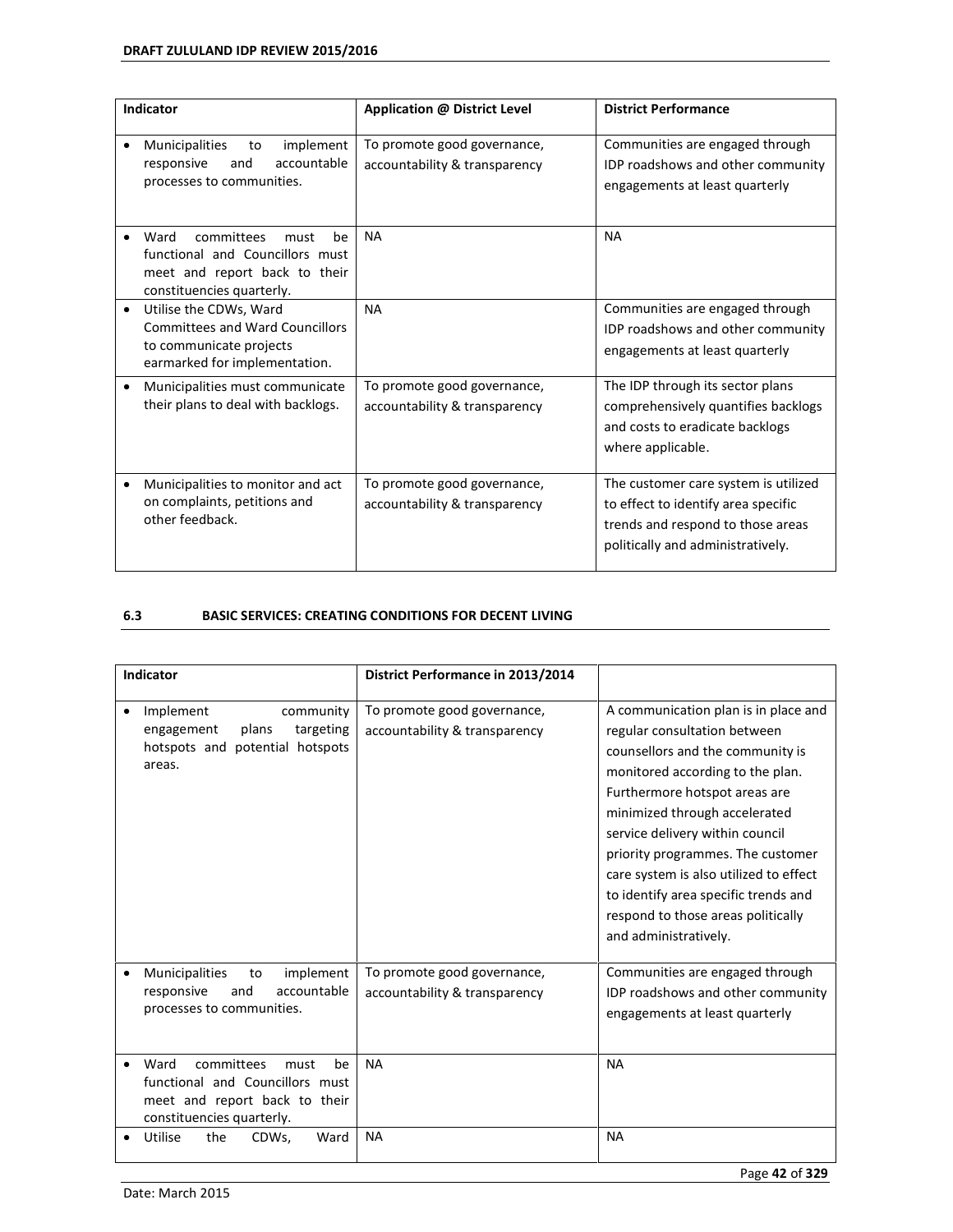| <b>Committees and Ward Councillors</b><br>communicate<br>projects<br>to<br>earmarked for implementation. |                                                              |                                                                                                                                 |
|----------------------------------------------------------------------------------------------------------|--------------------------------------------------------------|---------------------------------------------------------------------------------------------------------------------------------|
| Municipalities must communicate<br>their plans to deal with backlogs.                                    | To promote good governance,<br>accountability & transparency | The IDP through its sector plans<br>comprehensively quantifies backlogs<br>and costs to eradicate backlogs<br>where applicable. |
| Municipalities to monitor and act<br>on complaints, petitions and other<br>feedback.                     |                                                              |                                                                                                                                 |

ZDM will strive to ensure that the following key issues in local government influence future strategic plans of the municipality.

- Municipalities must deliver the basic services (Basic electricity, basic water, sanitation, waste removal etc.).
- In addition to the above, municipalities must ensure that services such as cutting grass, patching potholes, working robots and streetlights and consistent refuse removal are provided. Council to ensure proper maintenance and immediate addressing of outages or maintenance issues.
- Municipalities must provide basic services and maintenance.
- Municipalities must improve mechanisms to deliver new infrastructure at a faster pace whilst adhering to the relevant standards.
- Focus must be placed on the operations and maintenance of existing infrastructure to ensure continuity of service provision.
- Increase of CWP sites targeting the unemployed youth in informal settlements to render day to day services such as, cutting grass, patching potholes, cleaning cemeteries, etc.
- Extend reach of basic services to communities living in informal settlements by providing temporary services such as: (i) potable water, (ii) temporary sanitation facilities, (iii) grading of gravel roads and (iv) refuse removal.
- Improve policing and installation of high mast lighting.
- Cities to announce plans for township establishment where they exist.

### **Sound financial management**

- All municipalities must have a functional financial management system which includes rigorous internal controls.
- Cut wasteful expenditure.
- SCM structures and controls with appropriate oversight.
- Cash-backed budgets.
- Post Audit Action Plans are addressed.
- Act decisively against fraud and corruption.
- Supply Chain Management structures in place and functional according to regulations.
- Conduct campaigns on 'culture of payment for services' led by councillors.
- Conduct campaigns against 'illegal connections, cable theft, manhole covers' etc.

### **Building Capable Institutions and Administrations**

- All municipalities enforce competency standards for managers and appoint persons with the requisite skills, expertise and qualifications.
- All staff to sign performance agreements.
- Implement and manage performance management systems.
- Municipal management to conduct regular engagements with labour.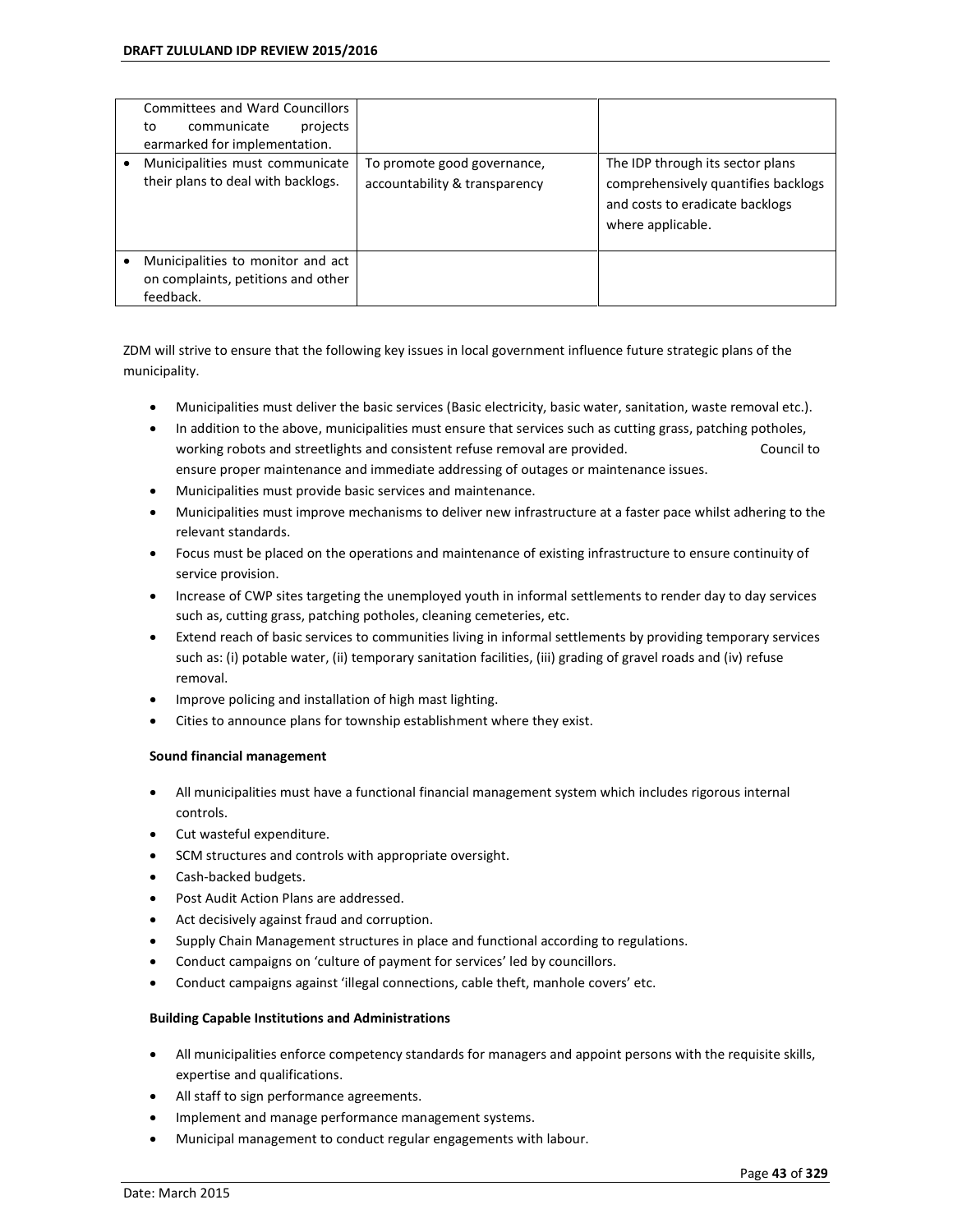# **7. MEDIUM TERM STRATEGIC FRAMEWORK (MTSF) 2014 - 2019**

| No.            | <b>Themes</b>                                       | No. | Objectives                                                                                                                           | Application thereof at ZDM DM Level                                                                                                                                                                                                                                                  |  |
|----------------|-----------------------------------------------------|-----|--------------------------------------------------------------------------------------------------------------------------------------|--------------------------------------------------------------------------------------------------------------------------------------------------------------------------------------------------------------------------------------------------------------------------------------|--|
|                |                                                     |     |                                                                                                                                      | through appropriate Strategies                                                                                                                                                                                                                                                       |  |
| 1              | Radical<br>1.1<br>economic<br>transformation<br>1.2 |     | Productive investment crowded<br>in through the infrastructure<br>build programme                                                    | $\bullet$<br>To implement the recommendations of<br>the ZDM SDF in terms government and<br>private investment areas<br>To implement the recommendations of<br>$\bullet$<br>the ZDM Siyaphampbili LED Strategy<br><b>Implementation Plan</b>                                          |  |
|                |                                                     |     | Competitiveness enhancement in<br>productive<br>of<br>sectors<br>the<br>economy                                                      | $\bullet$<br>Investigate the feasibility of Fresh<br><b>Produce Markets and Abattoirs</b><br>Promote tourism in the District<br>$\bullet$<br>To improve the economy of the district,<br>$\bullet$<br>through the creation of job opportunities<br>and additional economic activities |  |
|                |                                                     | 1.3 | Addressing spatial imbalances in<br>economic opportunities                                                                           | To implement the recommendations of<br>$\bullet$<br>the ZDM SDF in terms of Job Creation                                                                                                                                                                                             |  |
|                |                                                     | 1.4 | Elimination<br>of<br>unnecessary<br>regulatory burdens                                                                               | To ensure the streamlining of legal<br>$\bullet$<br>processes and procedures                                                                                                                                                                                                         |  |
|                |                                                     | 1.5 | Workers' education and skills<br>development to meet economic<br>needs                                                               | Liaison<br>with<br>the<br>$\bullet$<br>Department<br>of<br>Economic Development & Toursim                                                                                                                                                                                            |  |
|                |                                                     | 1.6 | A macroeconomic and financial<br>framework<br>to<br>support<br>employment-creating growth                                            | To prepare an effective and efficient<br>$\bullet$<br>Financial Plan and the implementation<br>thereof.                                                                                                                                                                              |  |
|                |                                                     | 1.7 | Workplace conflict reduction and<br>improved cooperation between<br>government, organised business<br>and organised labour           | To continuously promote integrated &<br>$\bullet$<br>co-ordinated planning and development<br>within the District through inclusive<br>participation and IGR                                                                                                                         |  |
|                |                                                     | 1.8 | Expanded<br>opportunities<br>for<br>historically<br>excluded<br>and<br>vulnerable<br>small<br>groups,<br>businesses and cooperatives | To develop and empower Youth, Gender<br>$\bullet$<br>and people living with Disability -<br>through sports and cultural events<br>The social upliftment of the communities<br>$\bullet$<br>in ZDM                                                                                    |  |
|                |                                                     | 1.9 | Public employment schemes to<br>provide relief for the unemployed<br>and build community solidarity                                  | Implemenat Sukuma Sakhe Programme<br>$\bullet$<br>Implement EPWP<br>$\bullet$                                                                                                                                                                                                        |  |
| $\overline{2}$ | Improving service delivery                          |     |                                                                                                                                      | To progressively provide a cost effective,<br>$\bullet$<br>reliable water services at a good quality<br>to all potential consumers in the district                                                                                                                                   |  |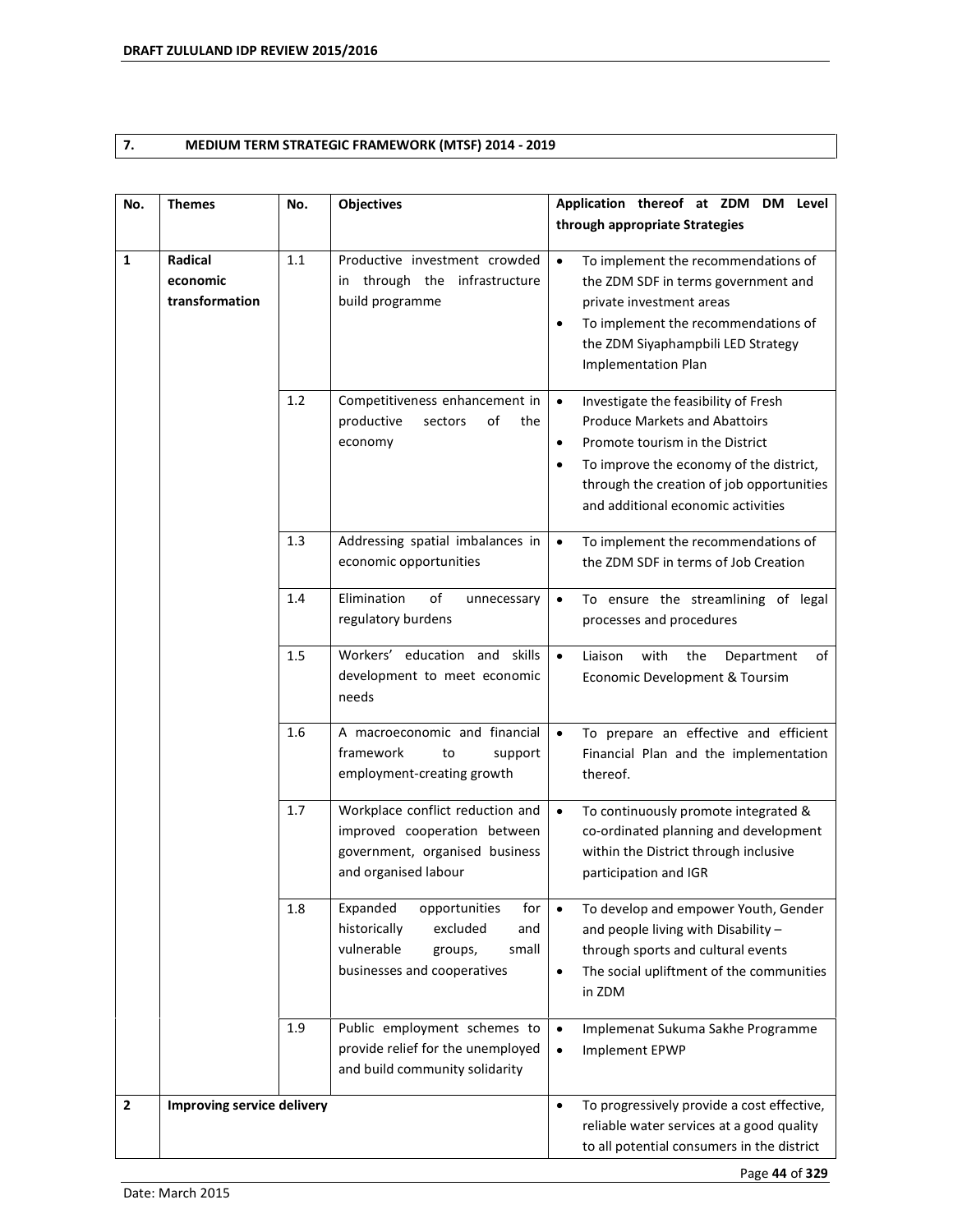| No. | Themes | No. | <b>Objectives</b> | Application thereof at ZDM DM Level<br>through appropriate Strategies                                                                                                                           |
|-----|--------|-----|-------------------|-------------------------------------------------------------------------------------------------------------------------------------------------------------------------------------------------|
|     |        |     |                   | To viably operate & maintain a Regional<br>Airport that contributes to the growth &<br>development of the district<br>To facilitate the provision of a well-<br>developed district road network |

## **8. PROVINCIAL GROWTH AND DEVELOPMENT STRATEGY (PGDS) GOALS**

| No.            | <b>PGDS Strategic Goal</b>               | Application thereof at ZDM DM Level through appropriate<br><b>Strategies</b>                                                                                                                                                                                                                                                                                                |
|----------------|------------------------------------------|-----------------------------------------------------------------------------------------------------------------------------------------------------------------------------------------------------------------------------------------------------------------------------------------------------------------------------------------------------------------------------|
| $\mathbf{1}$   | <b>Job Creation</b>                      | Applying labour intensive methods in all project<br>implementation<br>Investigate the feasibility of Fresh Produce Markets and<br>٠<br>Abattoirs<br>promote tourism in the District<br>$\bullet$<br>To improve the economy of the district, through the<br>$\bullet$<br>creation of job opportunities and additional economic<br>activities                                 |
| $\overline{2}$ | Human Resource Development               | To develop capacity in the organisation for effective<br>$\bullet$<br>service delivery                                                                                                                                                                                                                                                                                      |
| 3              | Community<br>Human<br>and<br>Development | To develop and empower Youth, Gender and people living<br>$\bullet$<br>with Disability - through sports and cultural events<br>The social upliftment of the communities in ZDM<br>$\bullet$                                                                                                                                                                                 |
| 4              | Strategic Infrastructure                 | To progressively provide a cost effective, reliable water<br>$\bullet$<br>services at a good quality to all potential consumers in the<br>district<br>To viably operate & maintain a Regional Airport that<br>$\bullet$<br>contributes to the growth & development of the district<br>To facilitate the provision of a well-developed district<br>$\bullet$<br>road network |
| 5              | Responses to Climate Change              | To Plan, co-ordinate and regulate Fire Fighting Services in<br>$\bullet$<br>the district<br>To deal with Disasters efficiently & effectively in the<br>$\bullet$<br>district                                                                                                                                                                                                |
| 6              | Governance and Policy                    | To promote good governance, accountability &<br>$\bullet$<br>transparency                                                                                                                                                                                                                                                                                                   |
| $\overline{7}$ | <b>Spatial Equity</b>                    | Applying projects to overturn the spatial structures of the<br>$\bullet$<br>past<br>Implemented Revised SDF                                                                                                                                                                                                                                                                 |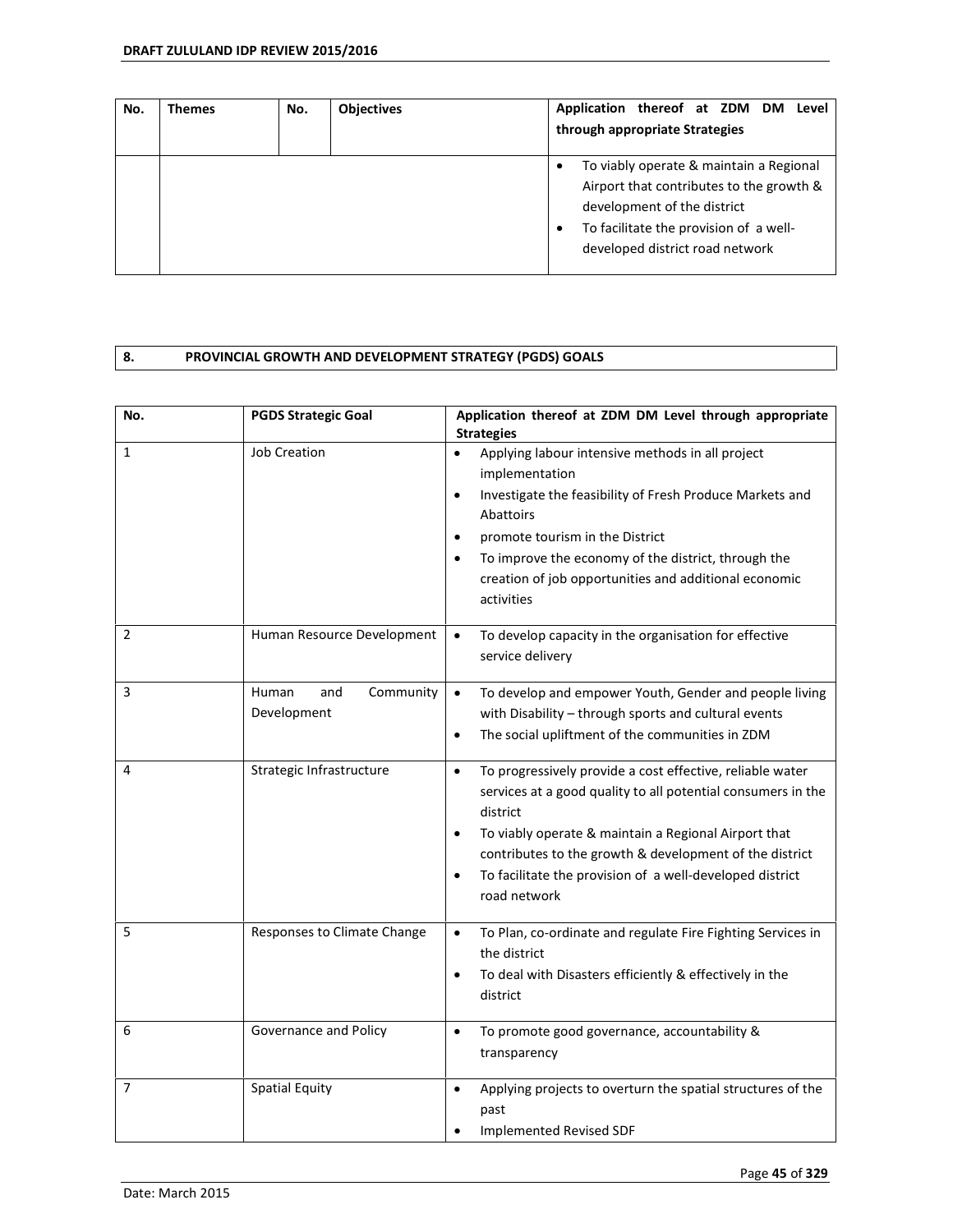| No. | <b>PGDS Strategic Goal</b> | Application thereof at ZDM DM Level through appropriate<br><b>Strategies</b> |
|-----|----------------------------|------------------------------------------------------------------------------|
|     |                            | Prepare and implement District Housing Sector Plan                           |

# **9. EXTRACT OF KZN CABINET LEKGOTLA RESOLUTIONS (AUGUST 2014)**

| <b>Items</b>                                                                                                                                            | <b>Key Comments / Resolutions</b>                                                                                                                                                                                                                                                                                                                                                                                                                                                                                                                                                 | Application thereof at ZDM DM Level through<br>appropriate Strategies                                                                                                                                                                                                                                                                                            |
|---------------------------------------------------------------------------------------------------------------------------------------------------------|-----------------------------------------------------------------------------------------------------------------------------------------------------------------------------------------------------------------------------------------------------------------------------------------------------------------------------------------------------------------------------------------------------------------------------------------------------------------------------------------------------------------------------------------------------------------------------------|------------------------------------------------------------------------------------------------------------------------------------------------------------------------------------------------------------------------------------------------------------------------------------------------------------------------------------------------------------------|
| National<br>Communication<br>Strategy Approved by<br>National Cabinet on 25<br><b>July 2014</b>                                                         | aftercare-<br>(a) Strengthen<br>the<br>feedback<br>process<br>in<br>the<br>izimbizo platform and deliver<br>on commitments made to<br>communities.                                                                                                                                                                                                                                                                                                                                                                                                                                | An effective and dedicated customer care unit along<br>with regular feedback to communities is in effect to<br>ensure that communities are aware about the<br>progress made by the municipality to address<br>commitments made to them.                                                                                                                          |
| by<br>Justice,<br>Report<br>Crime Prevention and<br><b>Security Cluster</b><br>(MEC T.W.<br>Mchunu:<br>of<br>the<br>Chairperson<br>J.C.P.S.<br>Cluster) | (a) Public Protests<br>Better management<br>оf<br>grievances<br>in<br>communities<br>by<br>municipalities<br>to<br>counteract<br>public<br>protests.<br>Municipalities to reinforce<br>the Code of conduct for<br><b>Councillors</b><br>in order to<br>manage grievances in the<br>communities.<br>The need for continuous<br>feedback<br>by<br>municipalities<br>to<br>communities to deal with<br>their grievances.<br>Educating<br>and<br>٠<br>empowering<br>оf<br>communities<br>their<br>on<br>rights,<br>public protests,<br>and the Bill of Rights and<br>its limitations. | The municipality has suffered extremely minimal<br>public protest due to its good service delivery<br>record, information flow and co-operation with its<br>communities. Grievances are addressed via relevant<br>channels which the communities are fortunately<br>honouring.                                                                                   |
| Core issues towards<br>the development of an<br>Integrated<br>and<br>Comprehensive<br>Poverty<br><b>Eradication Plan</b>                                | Provincial Departments and<br>(a)<br><b>District</b><br>and<br>Local<br>Municipalities must<br>infuse<br>eradication<br>poverty<br>as<br>- a<br>policy<br>anchor<br>their<br>in<br>functionality.                                                                                                                                                                                                                                                                                                                                                                                 | Social Development is already a key pillar in the<br>municipal strategic plan, particularly on programmes<br>involving the youth, orphans, challenged and the<br>elderly. The ZDM is also in the process of developing<br>its Social Development Plan with a key element<br>being that of poverty eradication. Ccmpletion<br>expected in the later half of 2015. |
|                                                                                                                                                         | $(b)$ All<br>Departments<br>and<br>municipalities (district<br>and<br>local) to co-operate with the<br>Poverty Eradication LAB in<br>supplying information.                                                                                                                                                                                                                                                                                                                                                                                                                       | The ZDM is commited to co-operating with any<br>initiatives on poverty eradication                                                                                                                                                                                                                                                                               |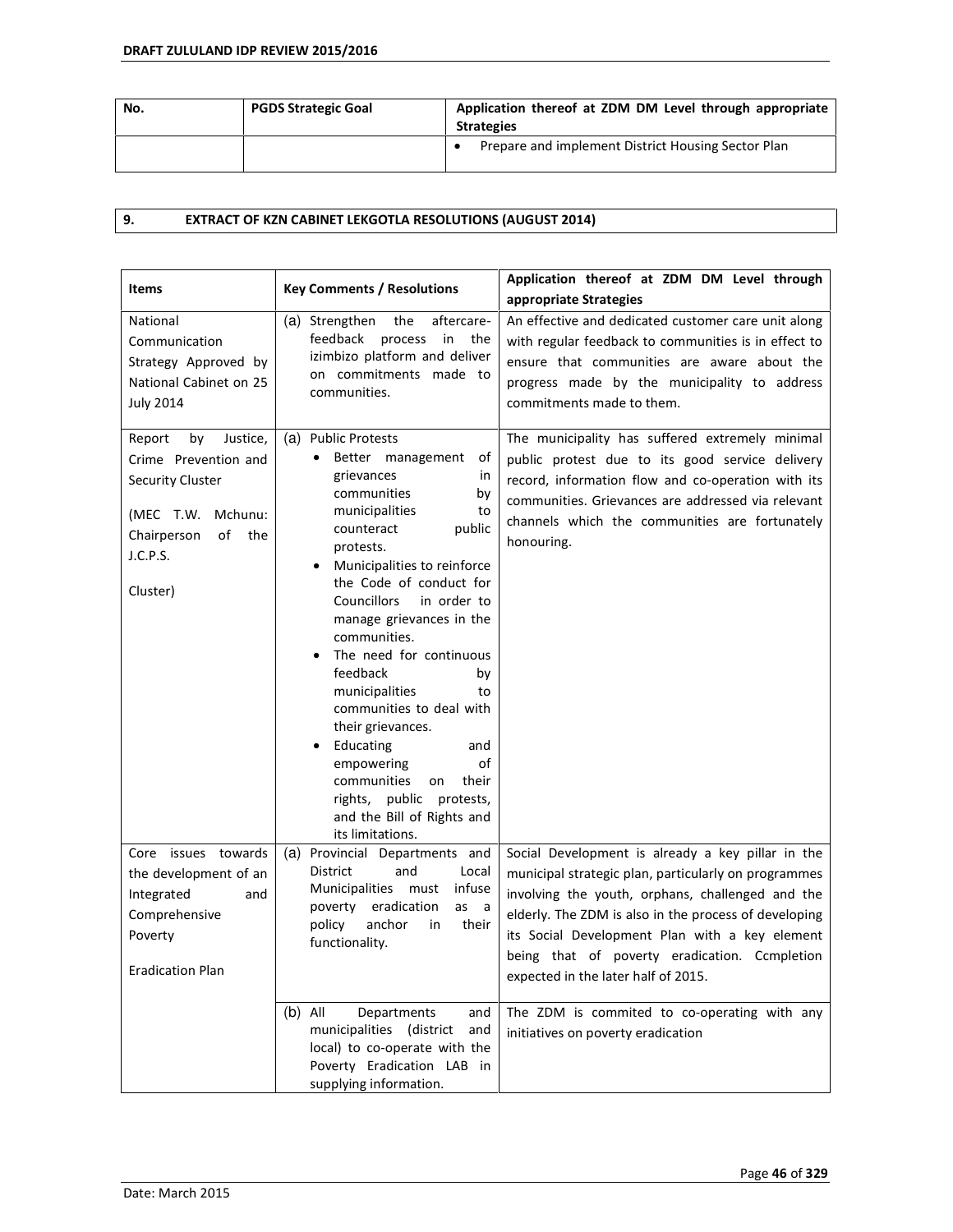| <b>Items</b>                                                                                                               | <b>Key Comments / Resolutions</b>                                                                                                                                                                                                                                                                                                                                                                                                                                                                                                                                                                                                                                                                                                                                                                                                                                                                                                                                                                                          | Application thereof at ZDM DM Level through<br>appropriate Strategies                                                                                                                                               |
|----------------------------------------------------------------------------------------------------------------------------|----------------------------------------------------------------------------------------------------------------------------------------------------------------------------------------------------------------------------------------------------------------------------------------------------------------------------------------------------------------------------------------------------------------------------------------------------------------------------------------------------------------------------------------------------------------------------------------------------------------------------------------------------------------------------------------------------------------------------------------------------------------------------------------------------------------------------------------------------------------------------------------------------------------------------------------------------------------------------------------------------------------------------|---------------------------------------------------------------------------------------------------------------------------------------------------------------------------------------------------------------------|
| Inkululeko<br>Development Projects<br>for<br>the<br>basis<br>as<br>entrenching<br>interdepartmental<br>coordination<br>and | (a) Tasks District Mayors to lead<br>identification<br>project<br>the<br>process in their respective<br>Districts, with the support<br>from the PMU before the end<br>of October 2014.<br>(b) All MTEF inputs going forward                                                                                                                                                                                                                                                                                                                                                                                                                                                                                                                                                                                                                                                                                                                                                                                                | The ZDM is committed to co-operation with<br>Inkululeko project initiatives in its area of jurisdiction<br>as long as they are channeled through its IDP<br>processes.<br>To be finalised in final IDP              |
| the<br>integration<br>in<br>Province                                                                                       | must provide for Inkululeko<br>projects.                                                                                                                                                                                                                                                                                                                                                                                                                                                                                                                                                                                                                                                                                                                                                                                                                                                                                                                                                                                   |                                                                                                                                                                                                                     |
| Local<br>State<br>of<br>the<br>Government<br>in<br>Province<br>(MEC N. Dube-Ncube)                                         | There<br>needs<br>be<br>(a)<br>to<br>a<br>fundamental paradigm shift<br>would<br>enable<br>that<br>the<br>Department to play a more<br>coordinating role of sector<br>departments<br>and<br>municipalities in order to<br>direct service delivery in the<br>province. This would require<br>strengthening<br>of<br>IGR.<br>a<br>structures and processes in<br>coordinating the IDP's so that<br>they encapsulate municipal<br>priorities, projects and budget<br>in a coordinated manner.<br>(b) The Department will also<br>need to drive a coordinated<br>approach to support and<br>capacity building aimed at<br>municipalities. A long-term<br>strategy on capacity building<br>needs to be developed with<br>all stakeholders across the<br>three spheres in order to<br>ensure maximum impact at<br>the municipal level.<br>(c) In order to improve results<br>municipalities must make a<br>concerted effort to apply<br>objective<br>information<br>to<br>policy<br>management<br>and<br>making and use evidence | <b>NA</b><br><b>NA</b><br>ZDM has an functional electronic PMS which is used<br>to monitor and motivate for improvement of poor<br>performance<br>through<br>relevant<br>the<br>internal<br>institutional channels. |
|                                                                                                                            | from internal assessments<br>and assessments such as an<br>electronic<br>performance<br>management system.                                                                                                                                                                                                                                                                                                                                                                                                                                                                                                                                                                                                                                                                                                                                                                                                                                                                                                                 |                                                                                                                                                                                                                     |
|                                                                                                                            | (d) Mayors to implement<br>a<br>Municipal Back to<br><b>Basics</b><br>programme,<br>based<br>on<br>stipulated criteria.                                                                                                                                                                                                                                                                                                                                                                                                                                                                                                                                                                                                                                                                                                                                                                                                                                                                                                    | Elements of the Back to Basics programme have<br>been incorporated into the municipal strategic plan.<br>Further input will be finalised along with the final<br>IDP.                                               |
|                                                                                                                            | (e) Mayors to ensure that skills<br>development is undertaken,<br>commencing<br>with<br>credible<br><b>Skills</b><br>Workplace<br>Plan's<br>(WSP's) to the tabling of                                                                                                                                                                                                                                                                                                                                                                                                                                                                                                                                                                                                                                                                                                                                                                                                                                                      | ZDM has a Workplace Skills Plan which is reviewed<br>annually and allocated a budget for implementation.                                                                                                            |